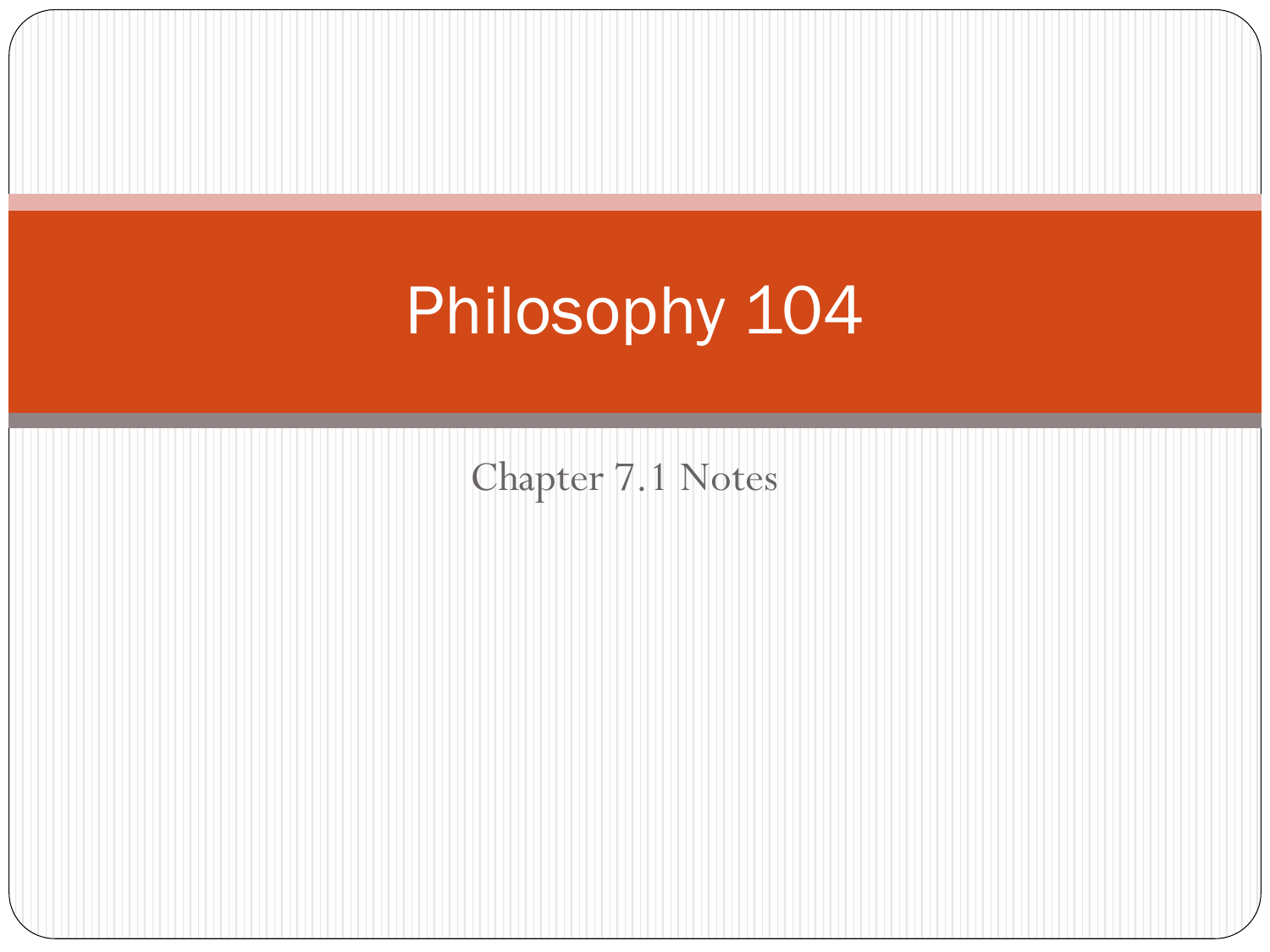# A new kind of argument:

All men are mortal

Socrates is a Man

Socrates is mortal

How does one translate this into chapter 6 (propositional) logic?

Well, each premise and the conclusion seem to express a different and single proposition, so: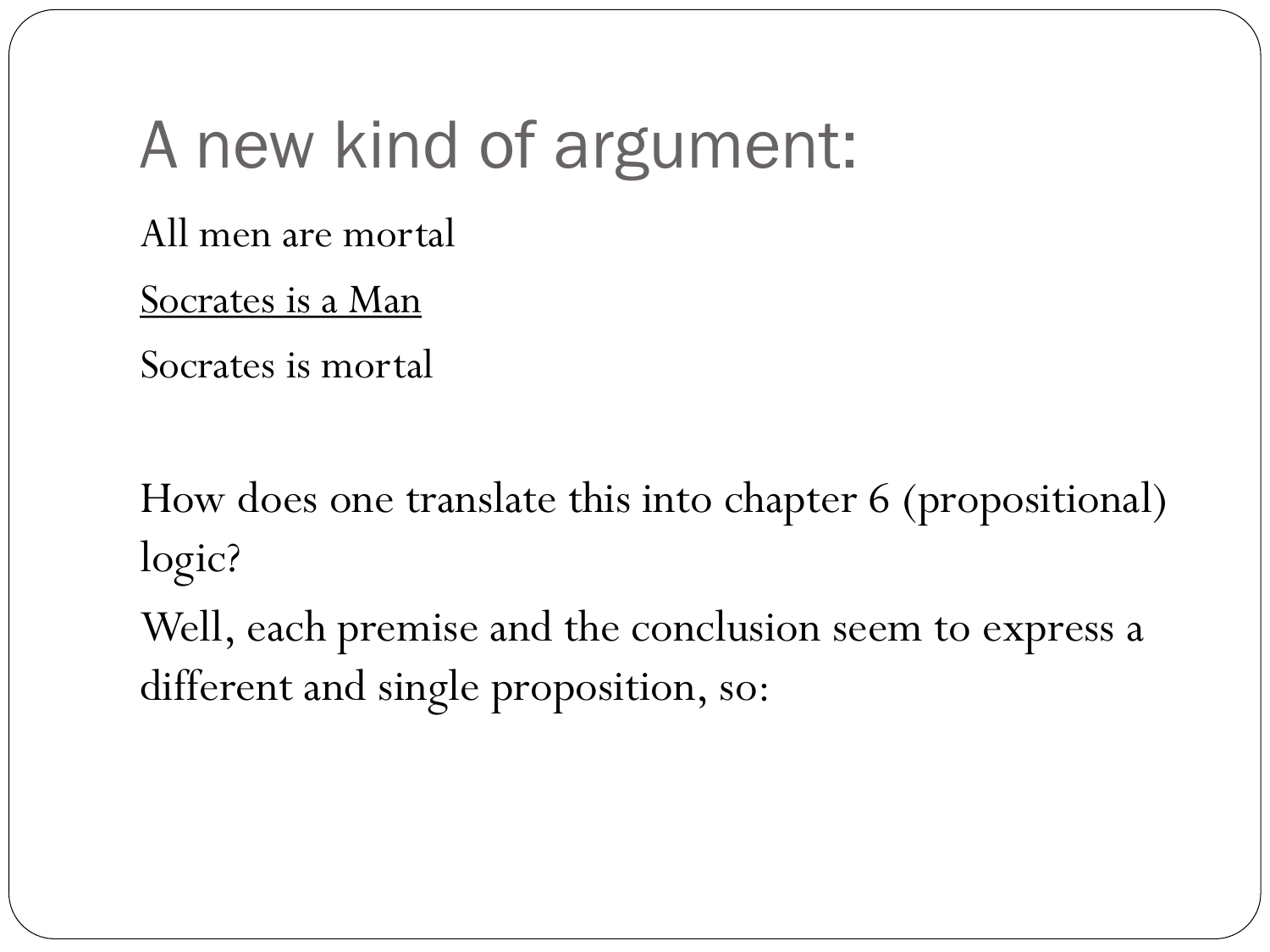# A new kind of argument:

All men are mortal

Socrates is a Man

Socrates is mortal

p  $\overline{q}$ 

r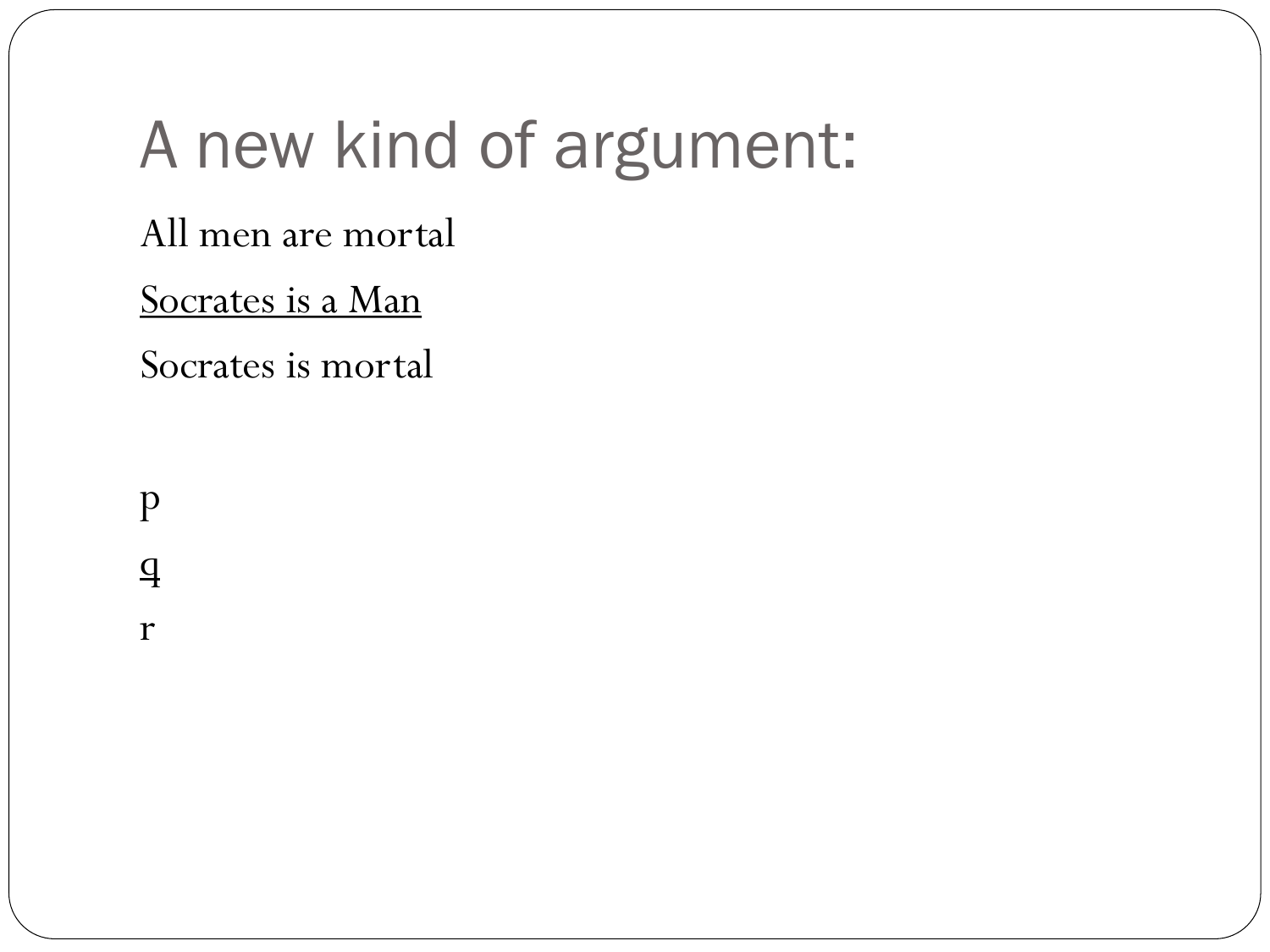## Problem:

- But the argument form comes out invalid, when the argument itself is as clearly valid as anything!
- This is because the sentences in the argument contain *quantifiers*. This supplies us with two choices: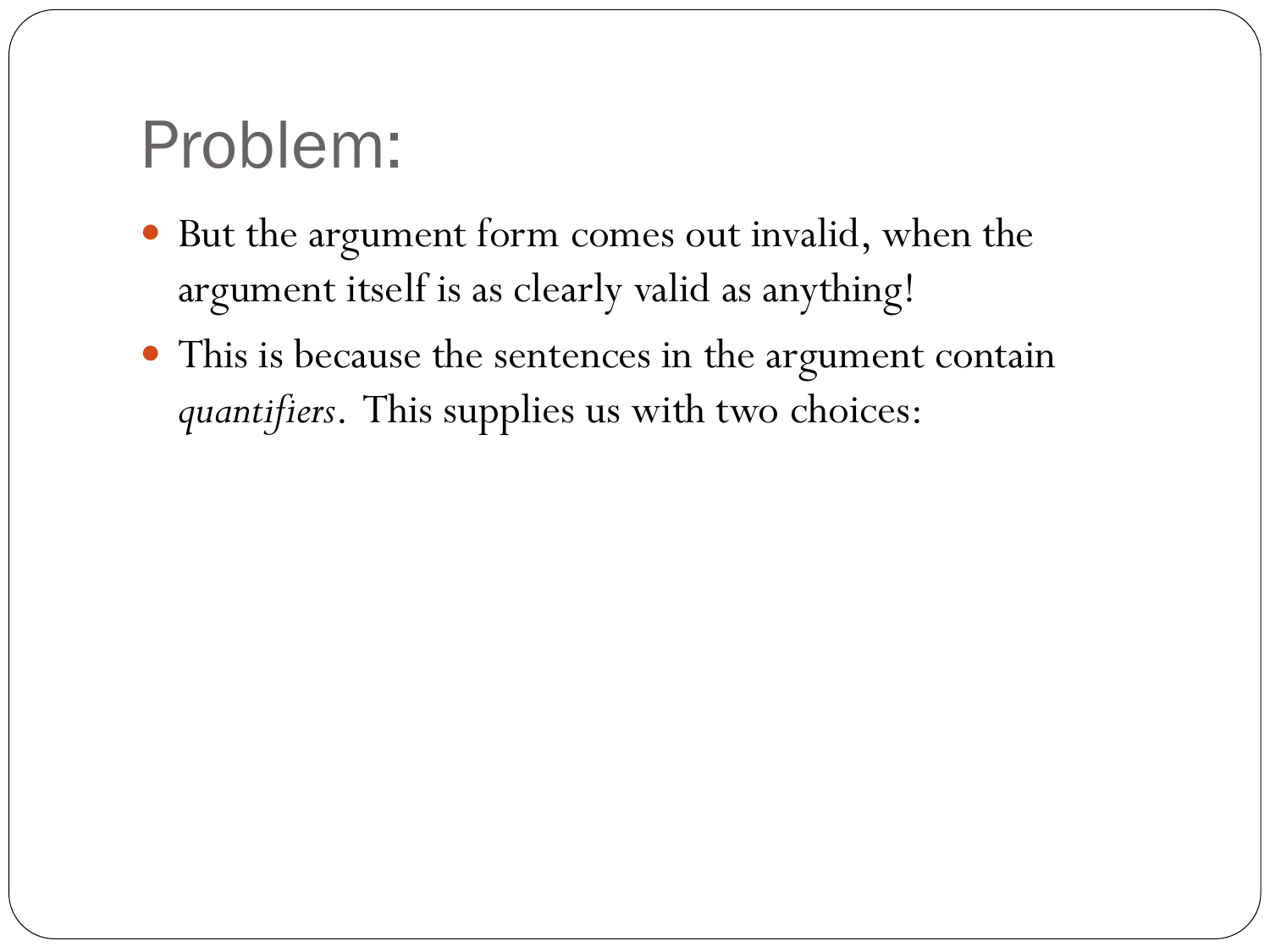#### Predicate Logic:

Socrates is a man:

 $(\forall x)(Sx \supset Mx)$ 

In this case, truth tables stop being practical and you must learn a new method of determining validity.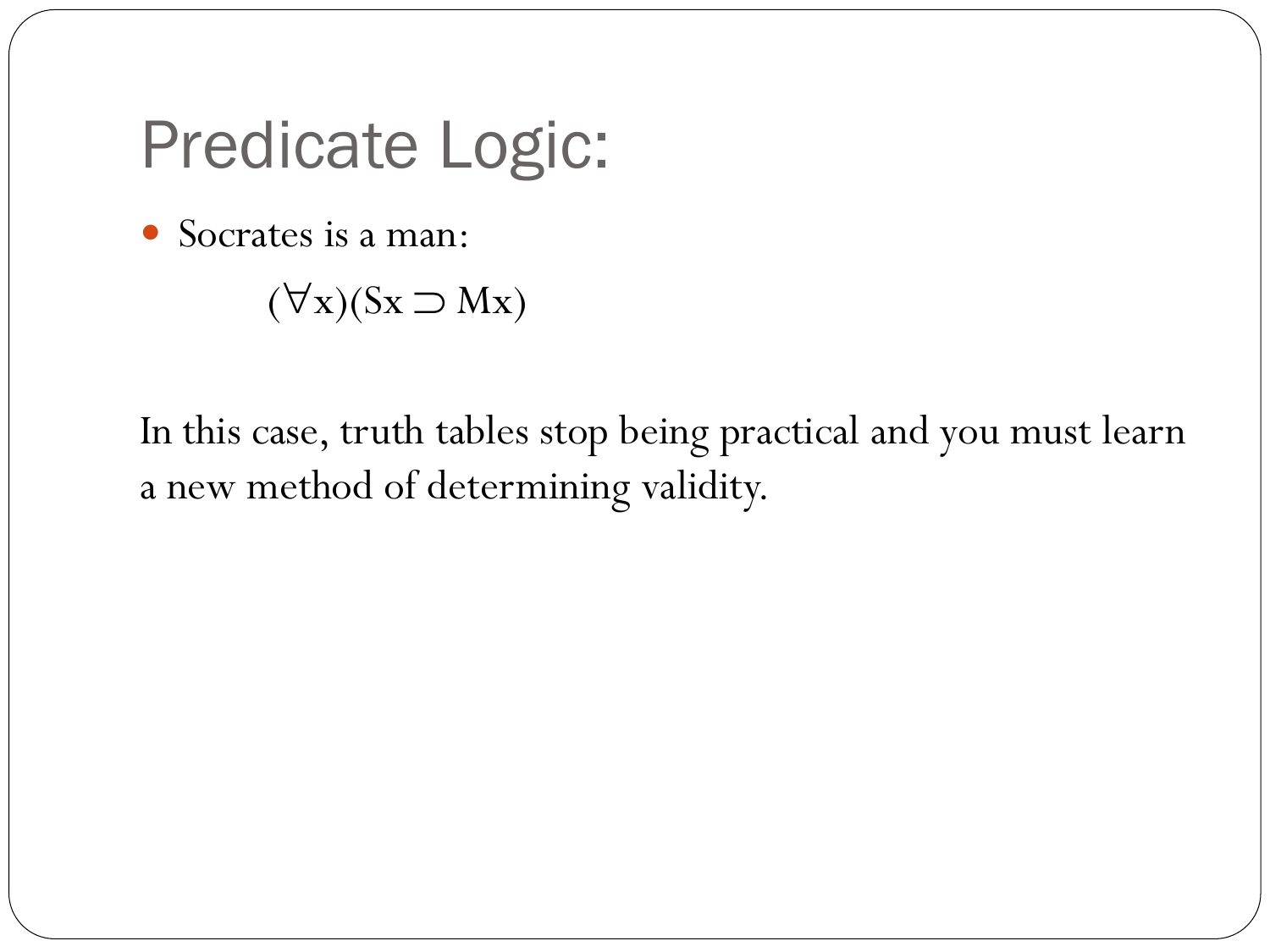## Aristotle's Categorical Logic

Socrates is a man:

All things that are Socrates are men

Arguments with sentences put into one of four categorical forms (next slide) can be evaluated just as they are with one of a couple simple methods.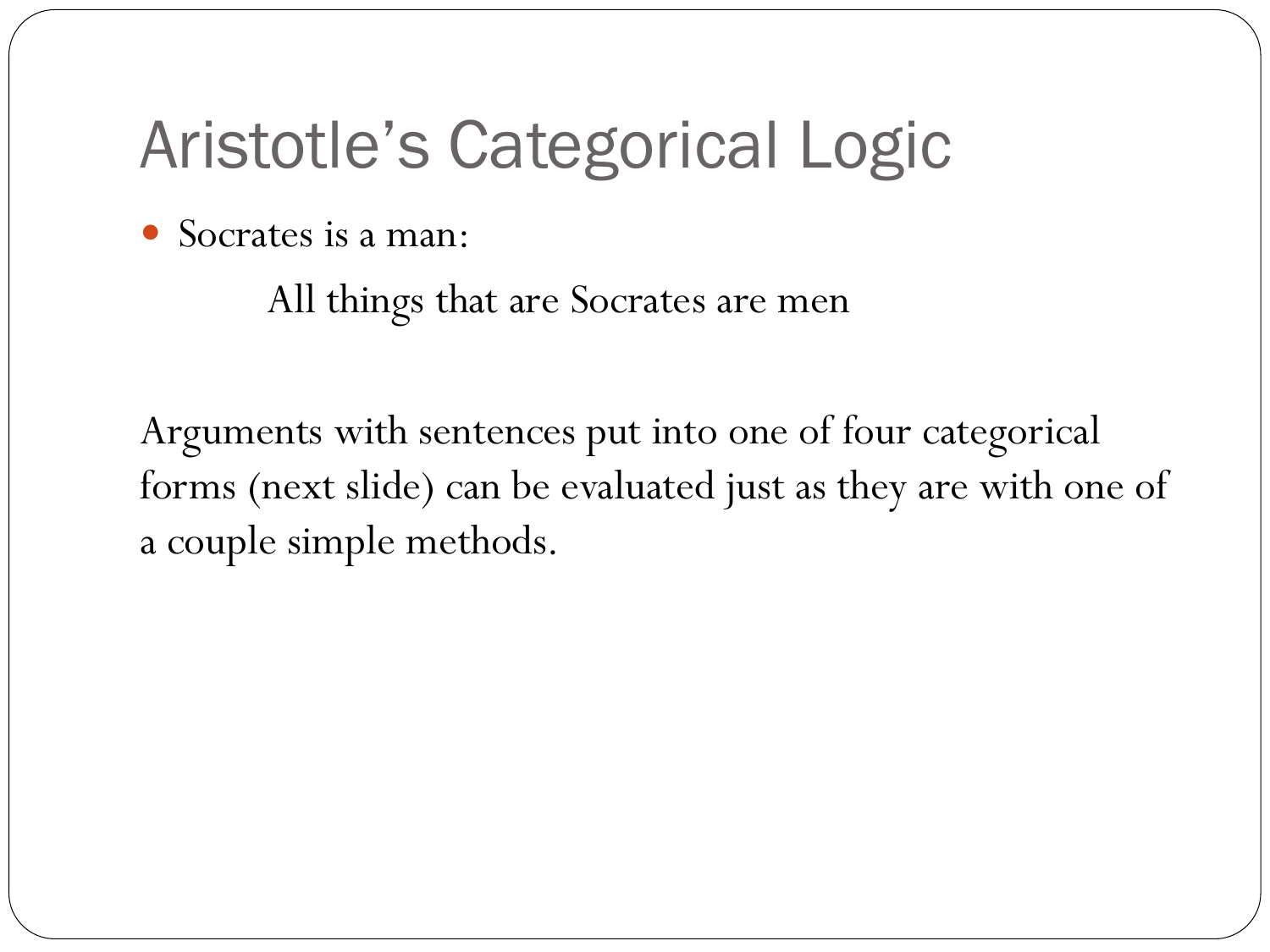| Categorical Forms (there are only four ways<br>of putting things into categories): |                             |                    |
|------------------------------------------------------------------------------------|-----------------------------|--------------------|
|                                                                                    | <b>Affirmative</b>          | <b>Negative</b>    |
| <b>Universal</b>                                                                   | A: All S are P              | E: No S is P       |
|                                                                                    | Particular   I: Some S is P | O: Some S is not P |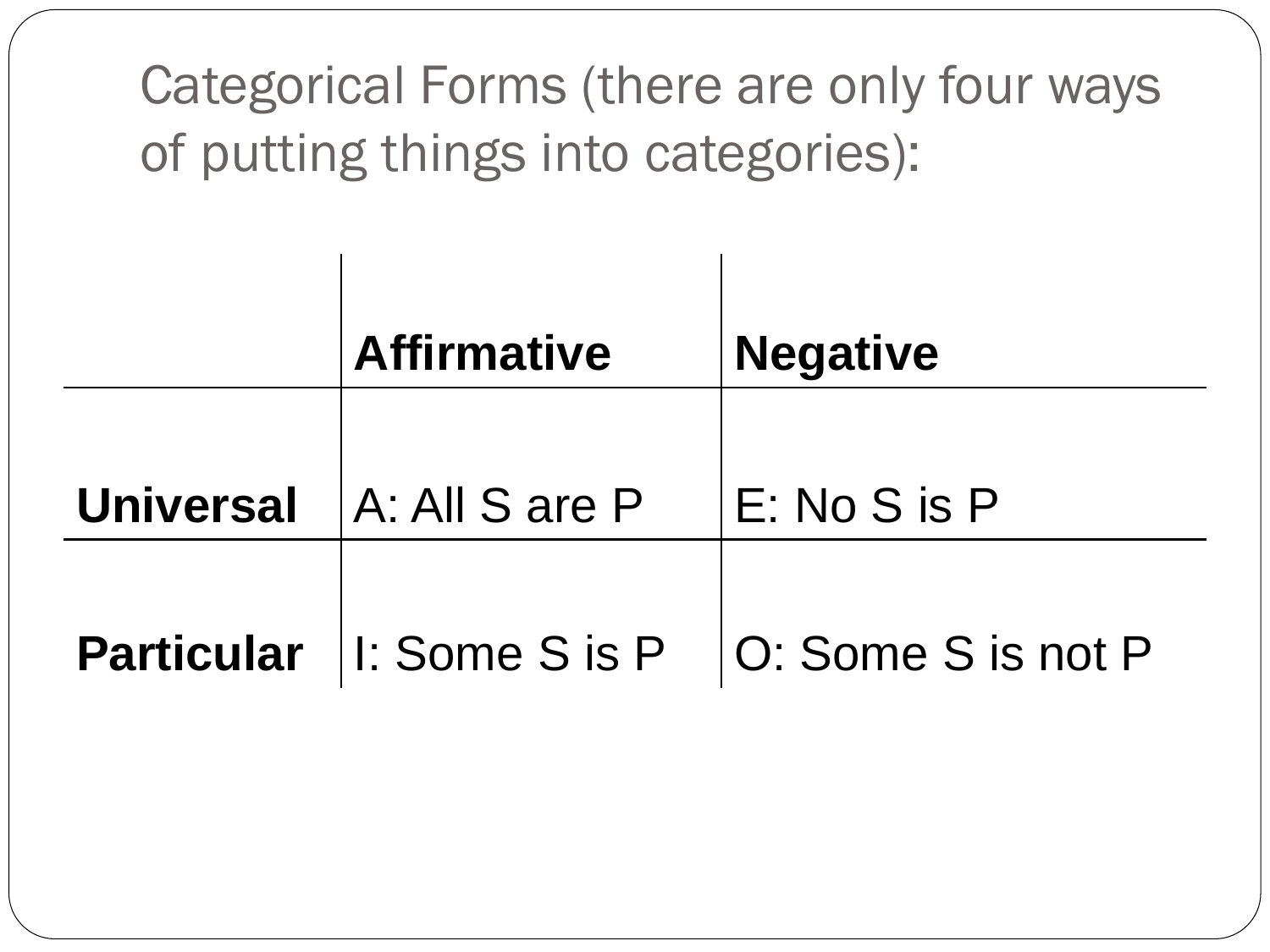## Translation into categorical form

- 'S' will generally be short for 'subject' and 'P' will be short for 'predicate'.
- S and P will both have to turn into plural noun phrases so that each circle on our diagrams will represent a class of things.
- Claims about individuals can be made into plural noun phrases by adding a phrase like "persons identical with" or "things identical with", etc.
- Adjectival or verb phrases can be made into noun phrases by addition of phrases like "things that…". For example, "everything green goes 'splat'" turns into "All green things are things that go splat."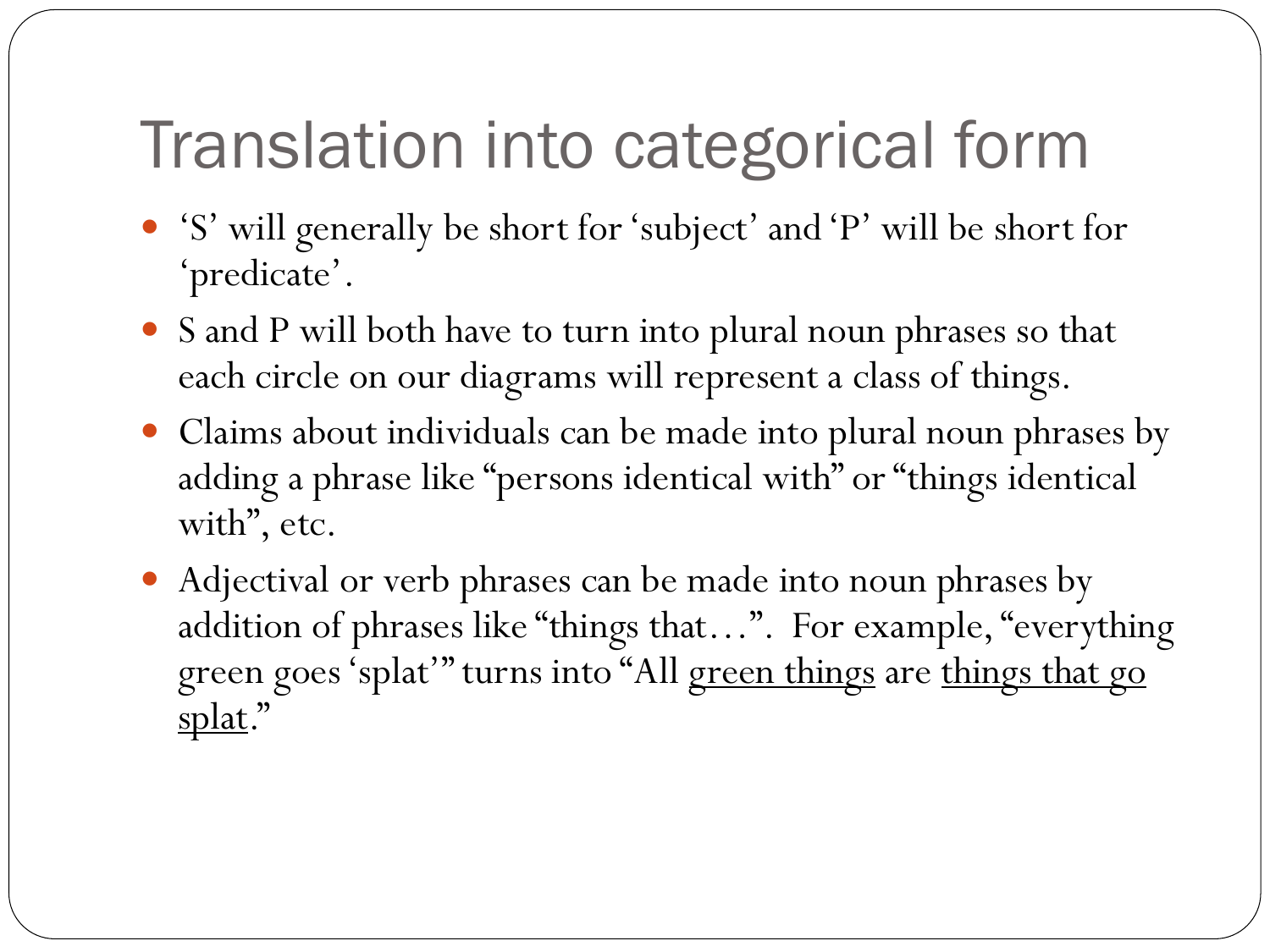#### Translation into A claims

- 
- 
- 
- Each S is P

• Every S is P All of these go • Any S is P straight into the • Anyone S is P form: All S are P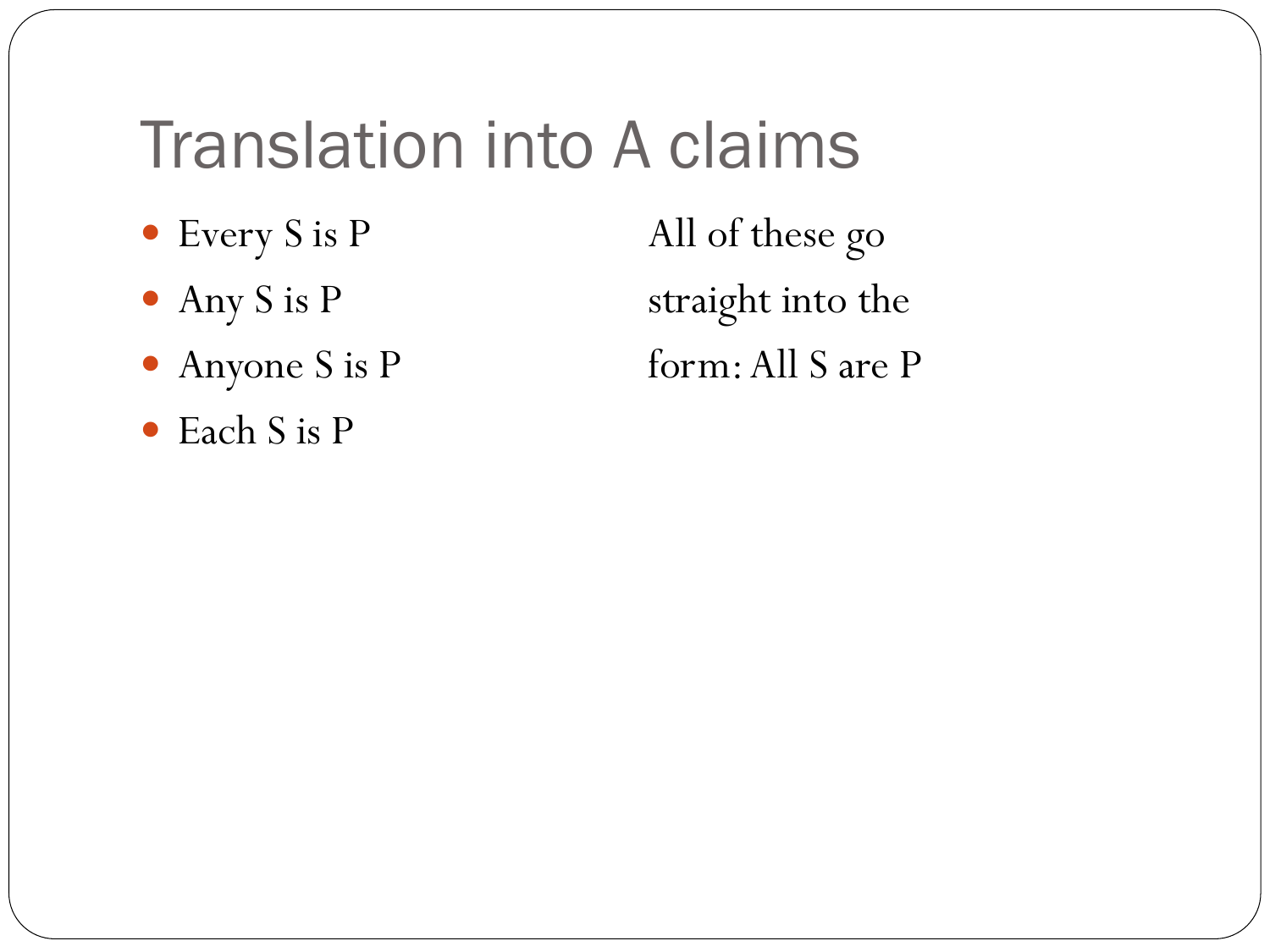# Only the only

- "Only x are y" translates to "All y are x". 'Only' indicates the predicate of an A claim.
- "x are the only y" translates to "All y are x" because 'the only' indicates the subject of an A claim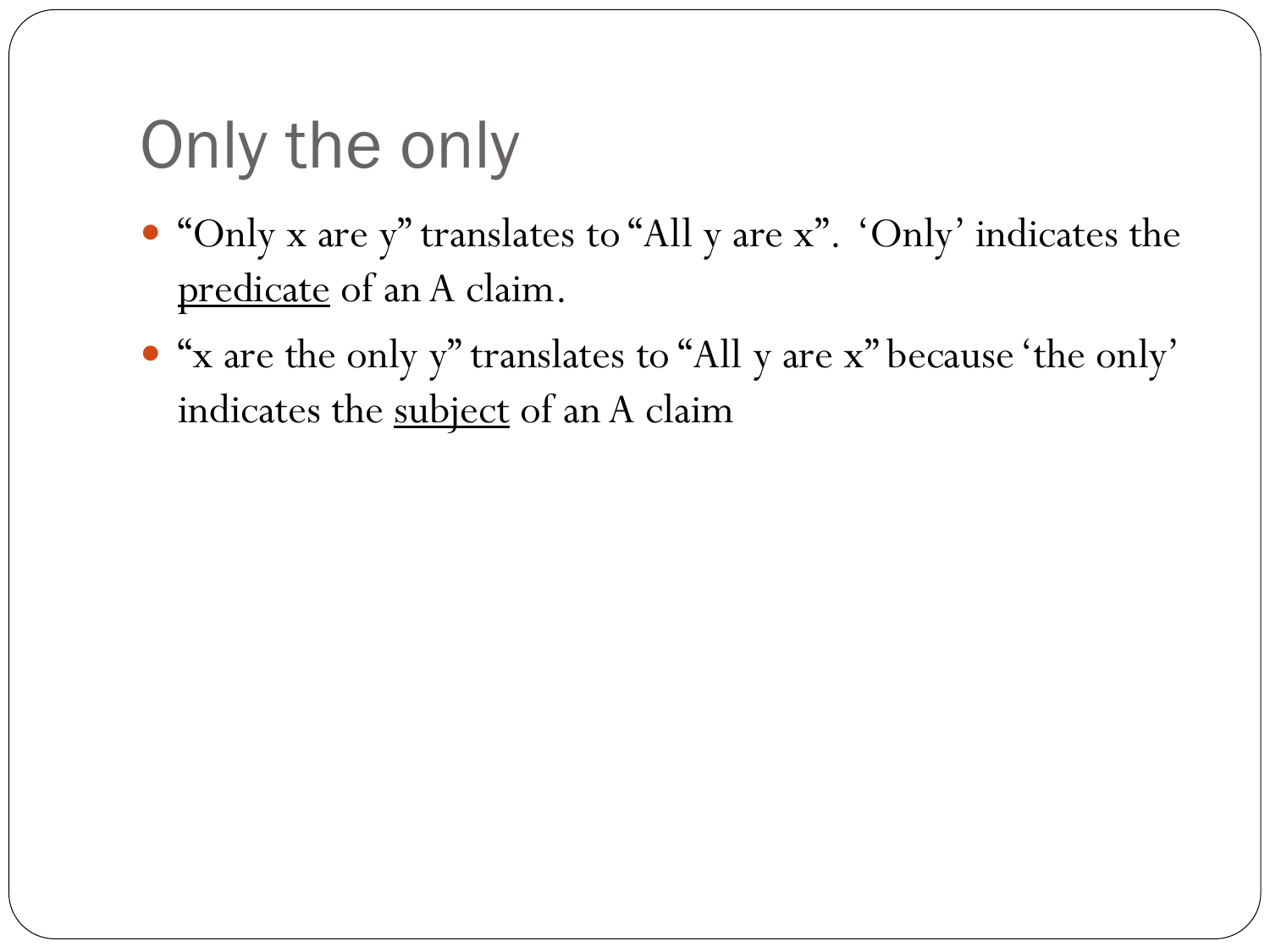#### Square of Opposition

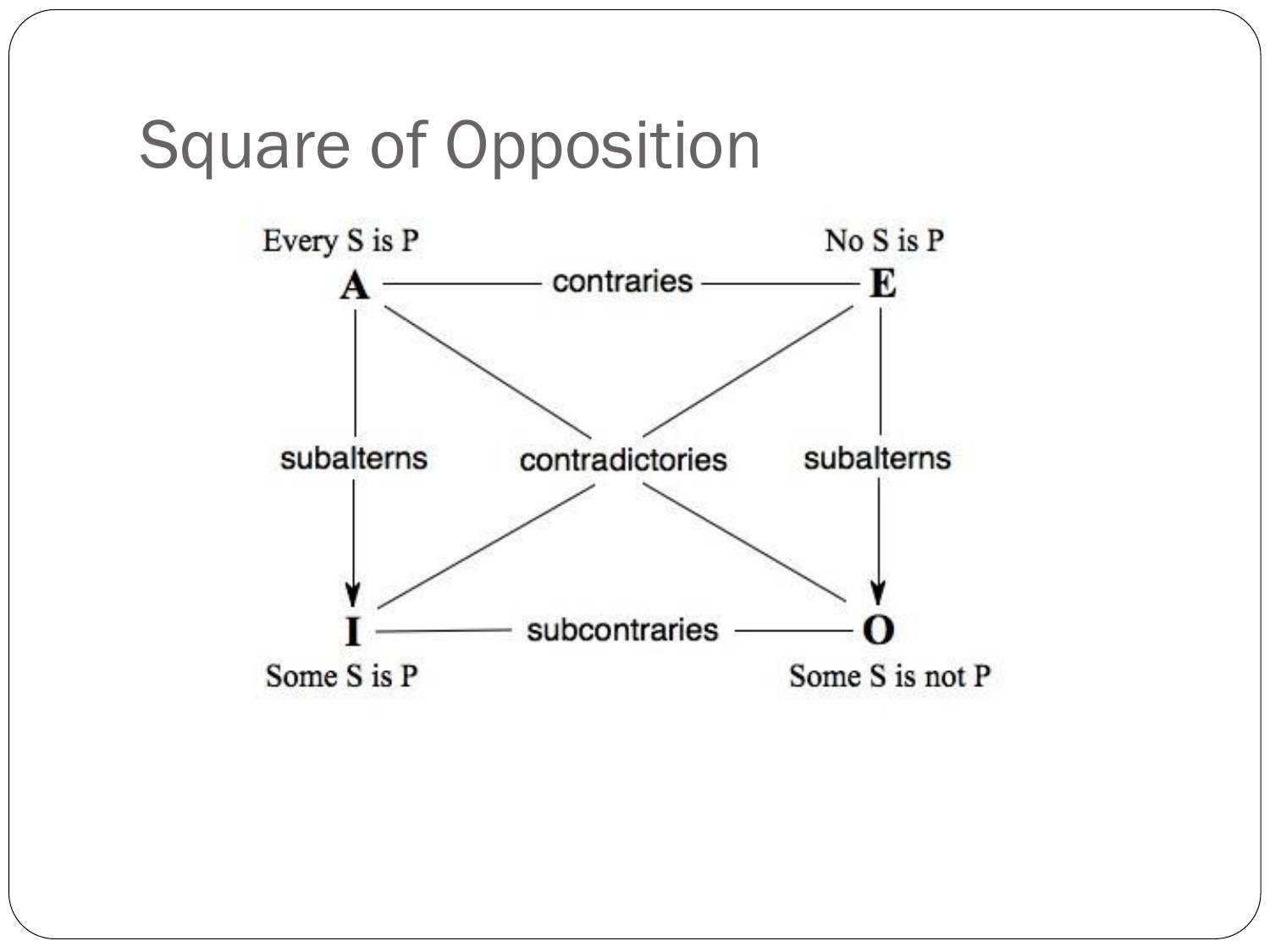#### Contradictories

 It is easy to see from diagrams that E and I claims contradict one another, that is, they cannot have the same truth value at the same time. The same holds for the A and O claims.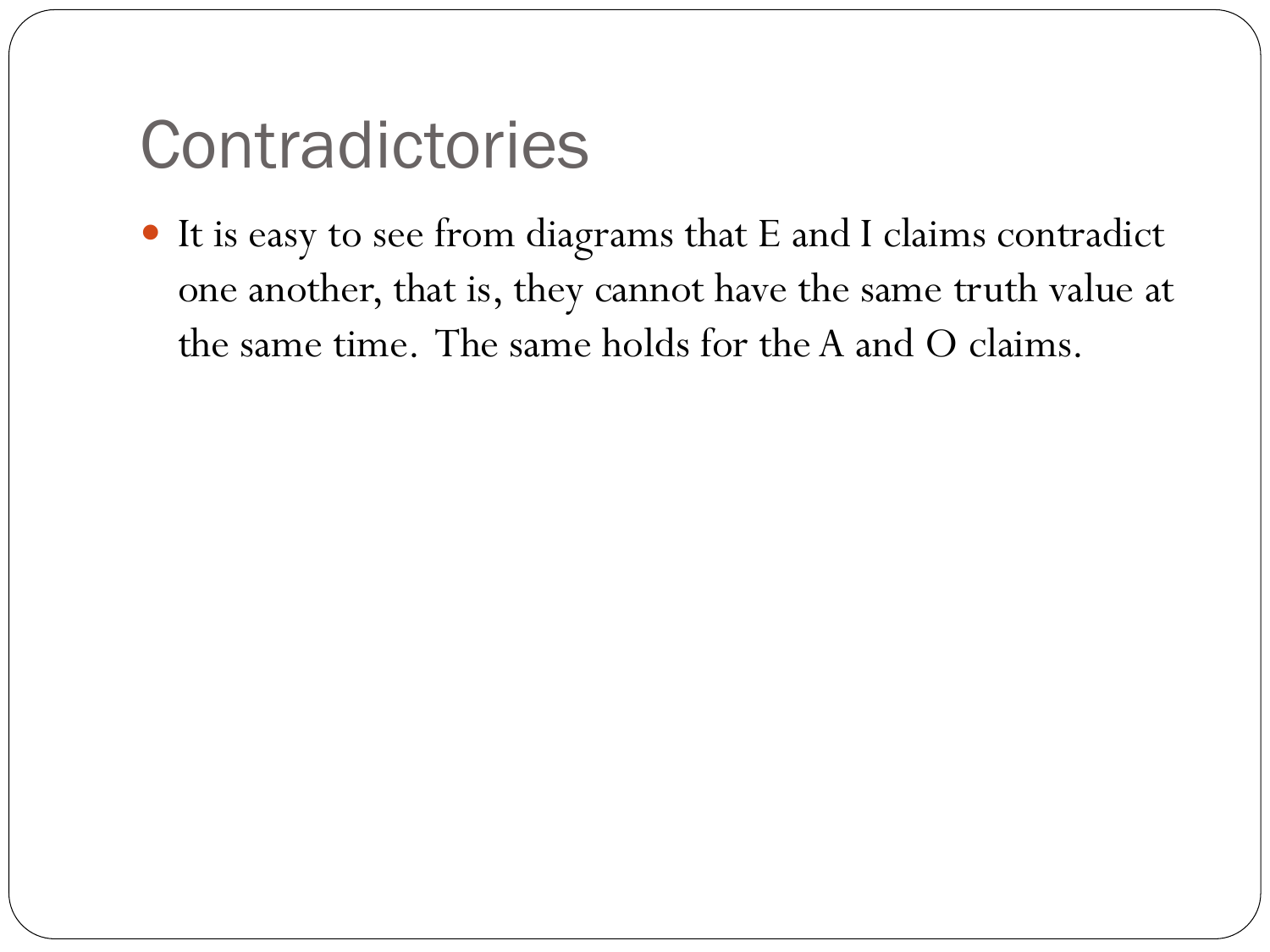### Contraries and Subcontraries

- Contrary claims cannot both be true (but can both be false). The A and E claims are contrary.
- Subcontrary claims cannot both be false (but can both be true). The I and O claims are subcontrary.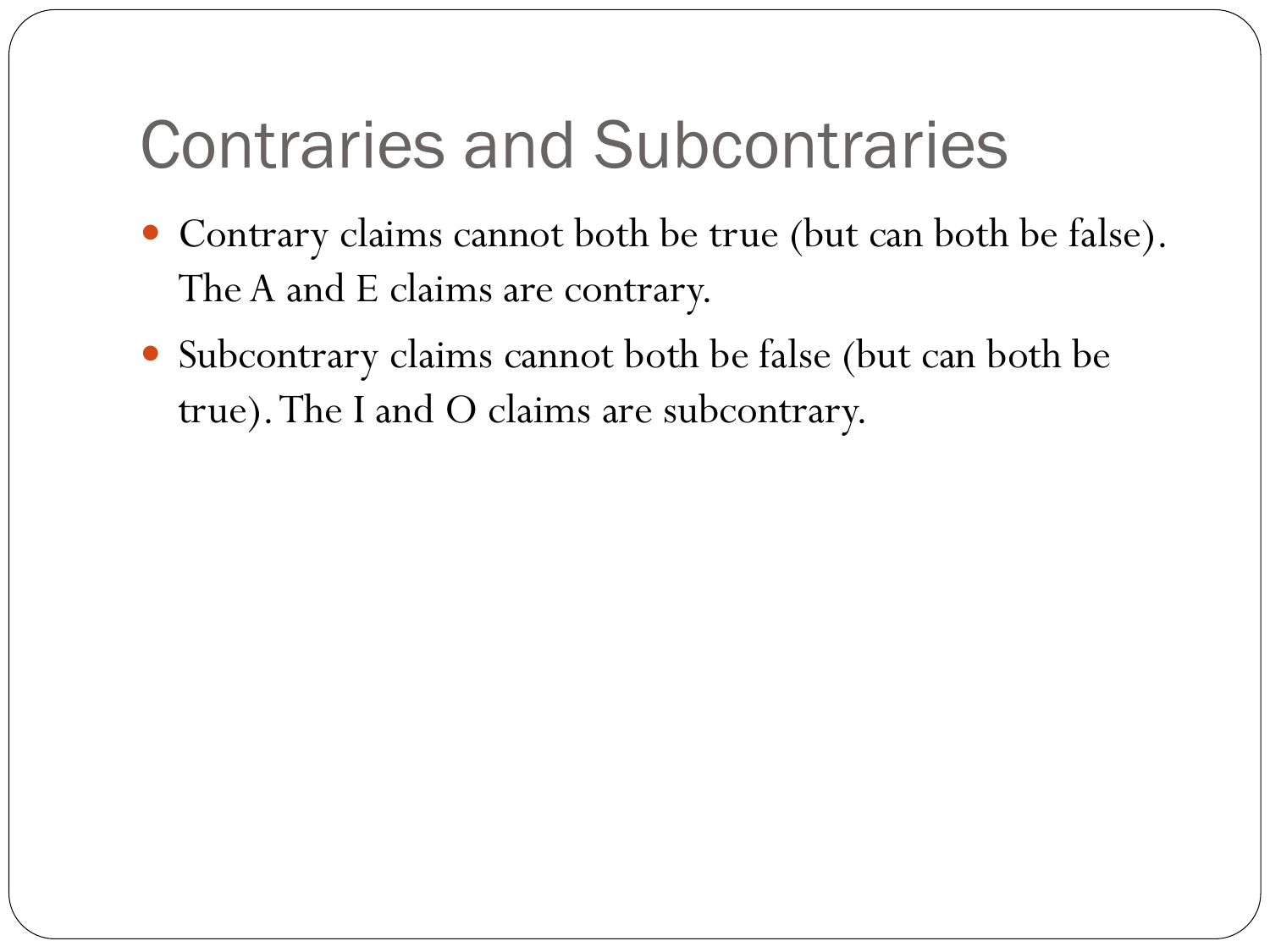# Syllogism

- A syllogism is an argument made up entirely of categorical claims
- There are 2 and only 2 premises and one conclusion
	- Major premise: contains the predicate term
	- Minor premise: contains the subject term
- There are 3 and only 3 terms in a syllogism.
	- Predicate term: predicate of the conclusion
	- Subject term: subject of the conclusion
	- Middle term: term that is not in the conclusion, but is in each premise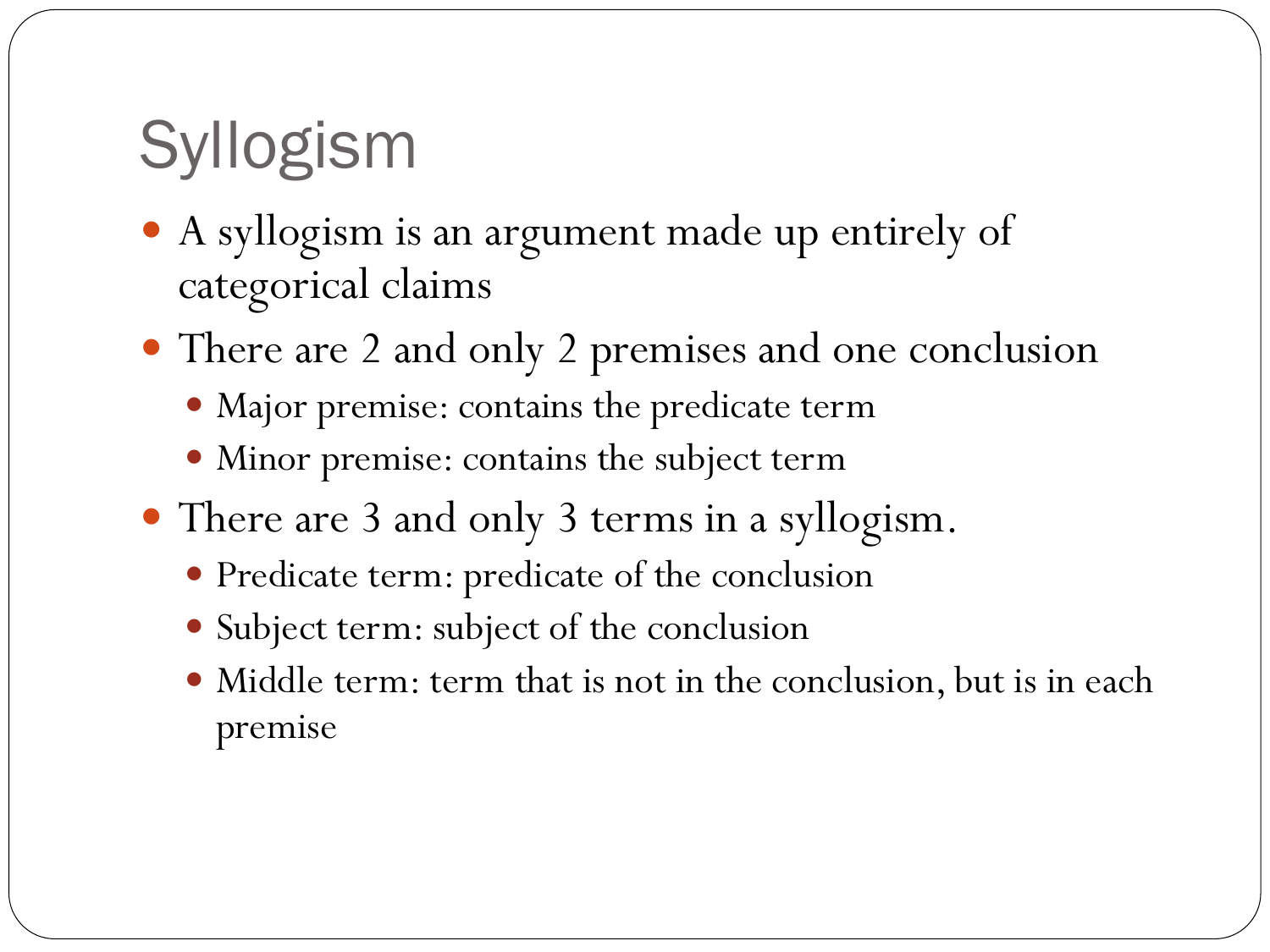# Validity for Syllogisms

- Validity means the same thing it always has. IF the premises are true, then the conclusion must be.
- To determine if a syllogism is valid, we make a Venn Diagram with three circles and then diagram the premises. If the information given by the conclusion is represented by diagramming the premises, then the premises guarantee the conclusion, and the argument is valid.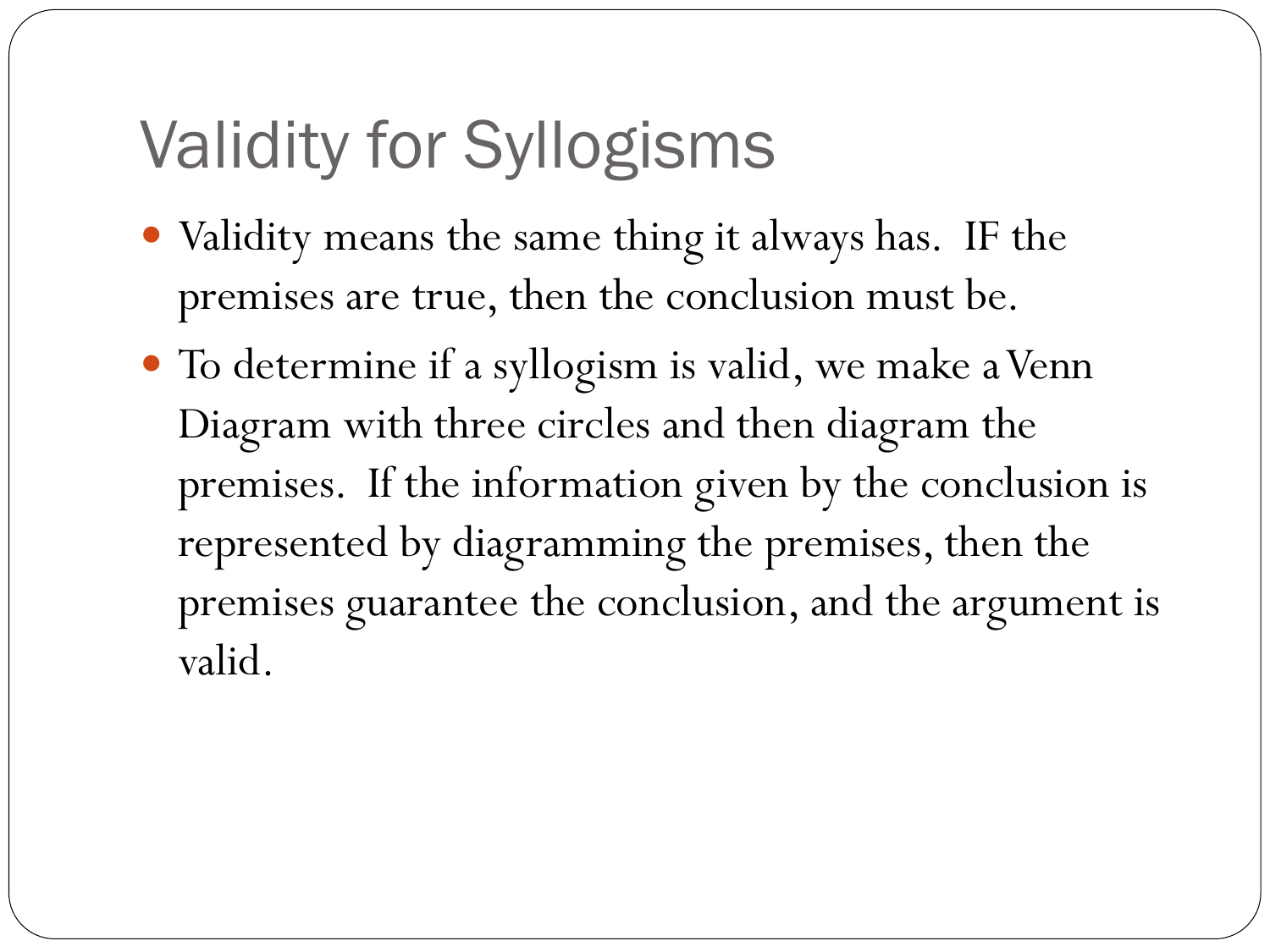#### (Just for fun) The old method

- Sort syllogisms into FIGURES:
	- Figure 1: The middle term is the Subject of the Major premise, and the Predicate of the Minor premise
	- Figure 2: The middle term is the Predicate in both premises
	- Figure 3: The middle terms is the Subject of both premises
	- Figure 4: The middle term is the Predicate of the Major premise, and the Subject of the Minor premise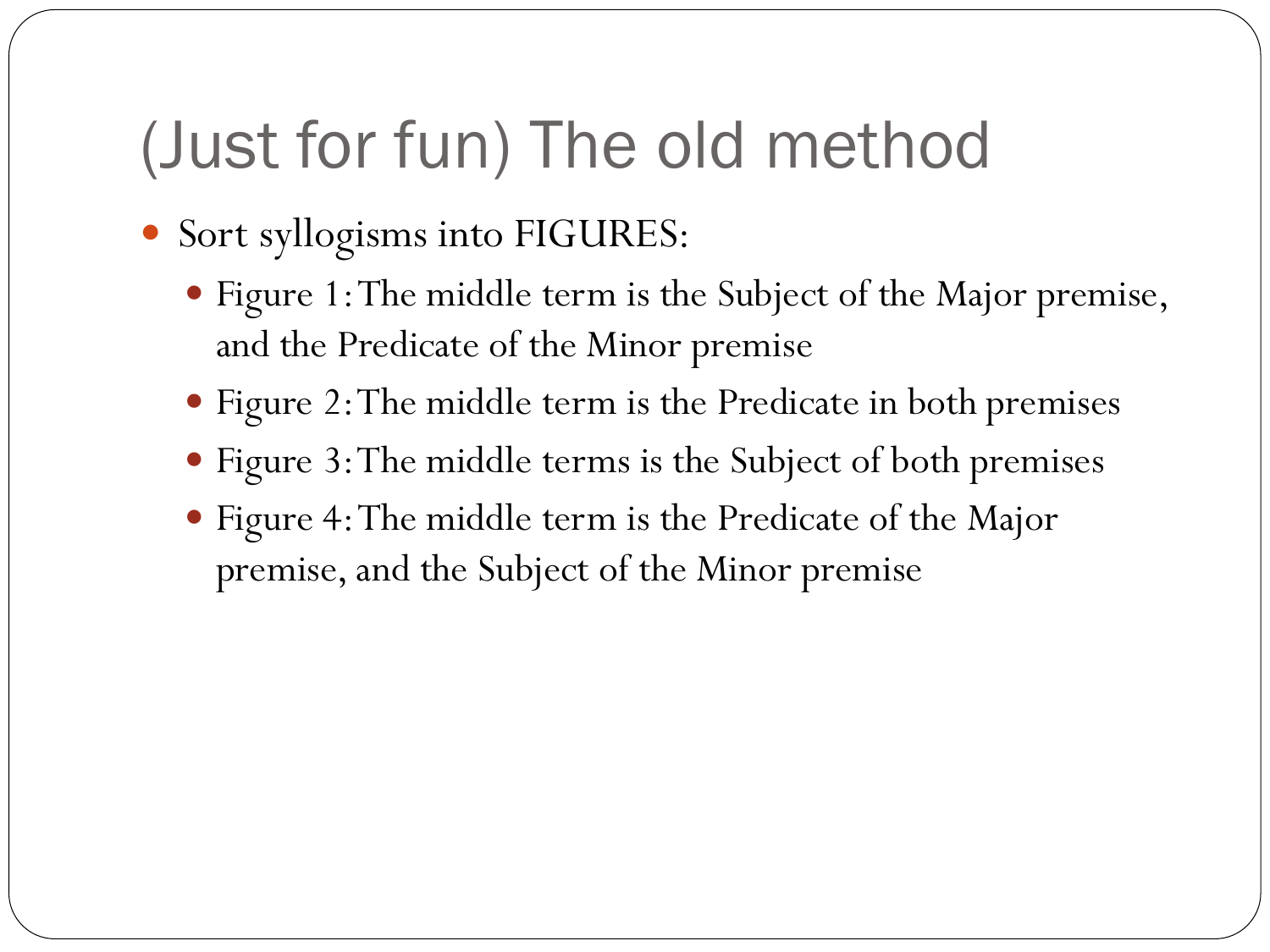## (Just for Fun) The old method

- Memorize the following chant:
	- 1. Barbara, Celarent, Darii, Ferio
	- 2. Cesare, Camestres, Festino, Baroco
	- 3. Darapti, Disamis, Datisi, Felapton, Bocardo, Ferison
	- 4. Bramantip, Camenes, Dimaris, Fesapo, Fresison
- Here's how to decode:
- B a rb a r a is a syllogism with A claims for major premise, minor premise, and conclusion and is valid for figure 1 syllogisms.
- F e l a pt o n is a syllogism with an E major premise, and A minor premise, an O conclusion, and is valid for figure 3 syllogisms.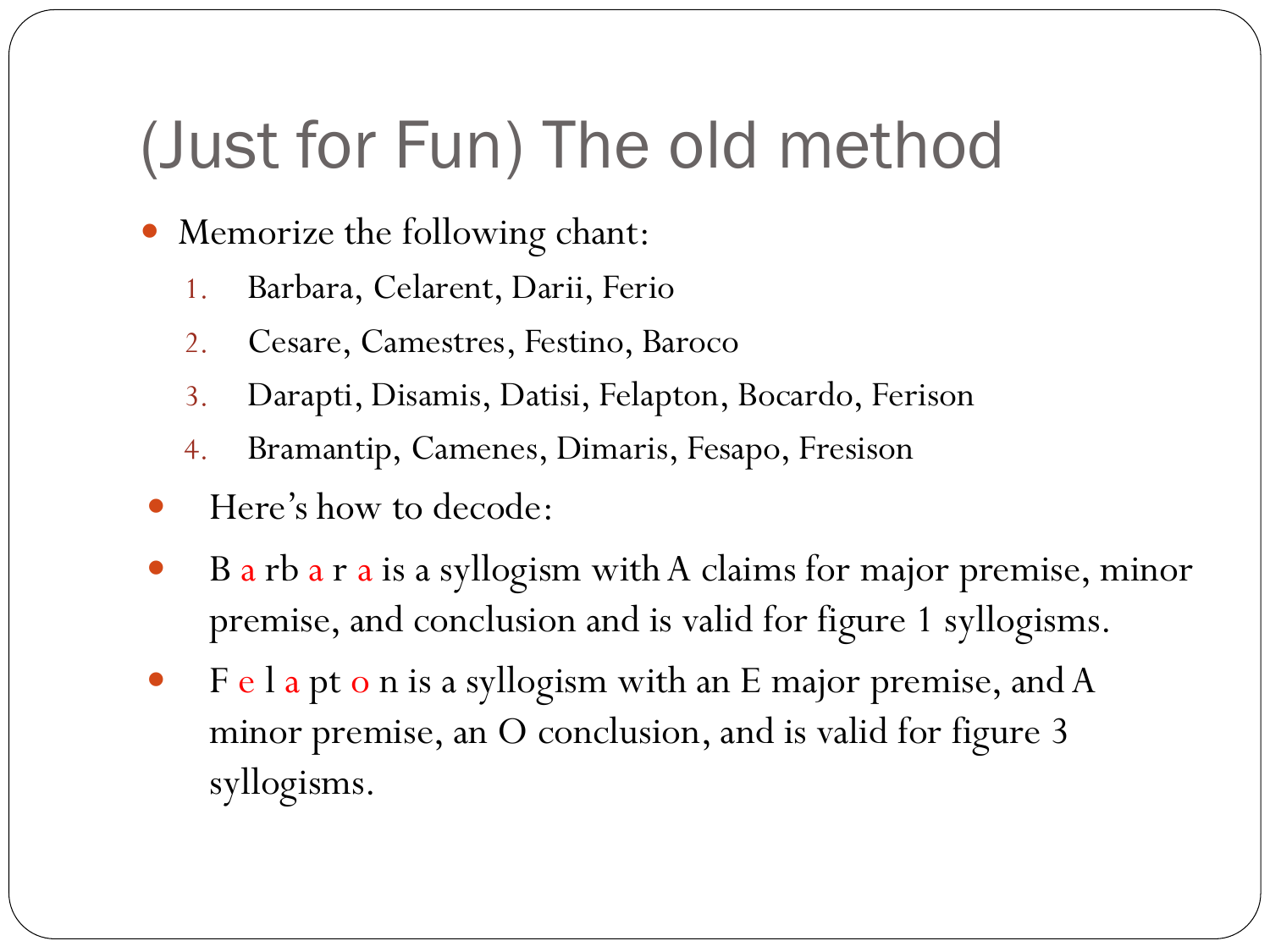## Venn Diagram Method:

- 1. Draw three circles in the appropriate way
- 2. Label each circle in the appropriate way
- 3. Diagram the premises
- 4. If any area is the only un-shaded area of its circle, put a \* in it. (existential commitment) After this, put your pen/pencil down.
- 5. Check if the information given by the conclusion is or is not represented on the diagram. If it is, the argument is valid, if not, the argument is not valid.